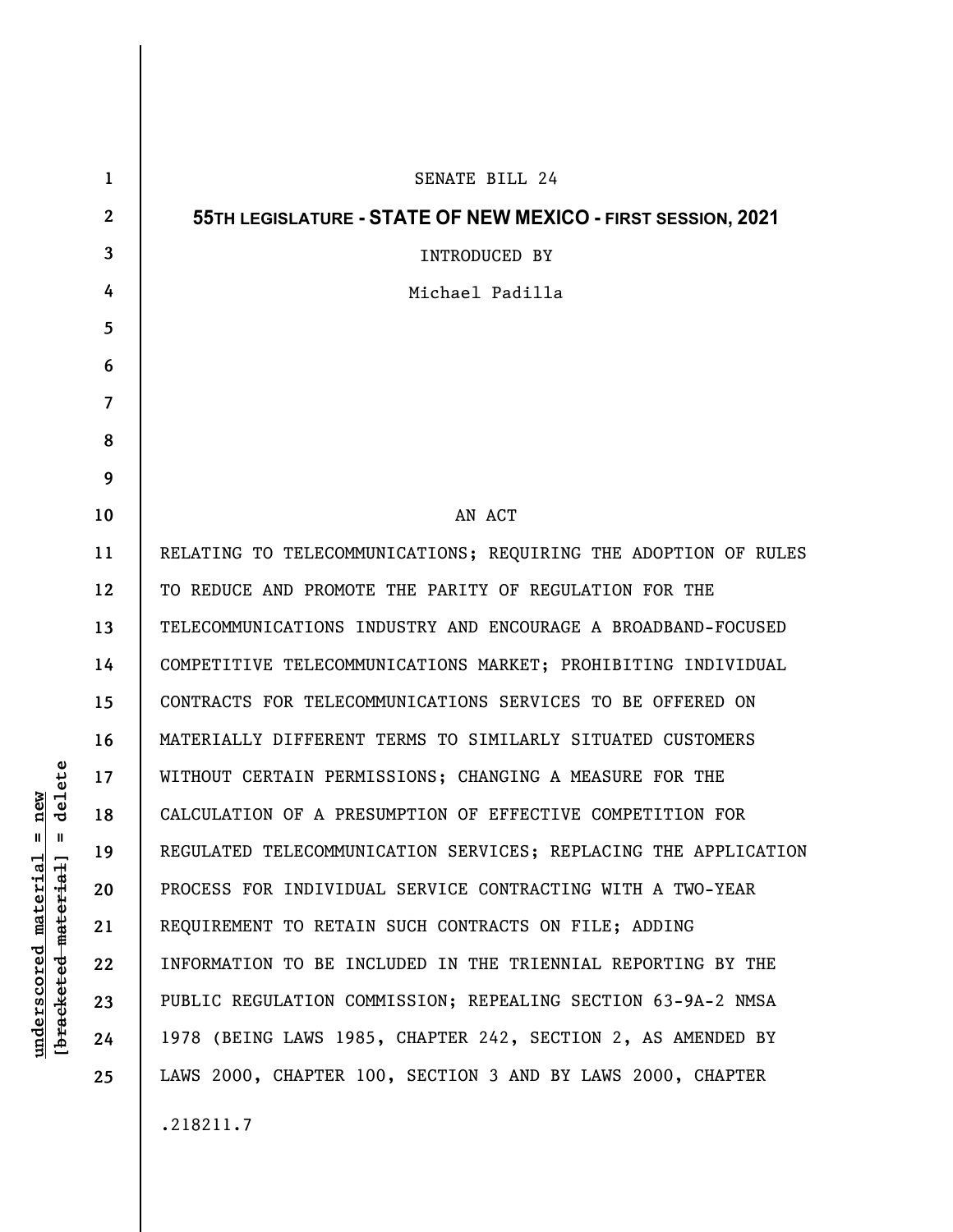**1 2** 

**3** 

**4** 

**5** 

**6** 

**7** 

**8** 

**9** 

**10** 

**11** 

**12** 

**13** 

**14** 

**15** 

**16** 

**17** 

**18** 

**19** 

**20** 

**21** 

**22** 

**23** 

**24** 

**25** 

102, SECTION 3).

BE IT ENACTED BY THE LEGISLATURE OF THE STATE OF NEW MEXICO: **SECTION 1.** Section 63-9A-5 NMSA 1978 (being Laws 1985, Chapter 242, Section 5, as amended) is amended to read: "63-9A-5. REGULATION BY COMMISSION.--

A. Except as otherwise provided in the New Mexico Telecommunications Act, each public telecommunications service is declared to be affected with the public interest and, as such, subject to the provisions of that act, including the regulation thereof as provided in that act.

B. The commission has exclusive jurisdiction to regulate incumbent local exchange carriers that serve fifty thousand or more access lines within the state only in the manner and to the extent authorized by the New Mexico Telecommunications Act, and Subsection B of Section 63-7-1.1 NMSA 1978 does not apply; provided, however, that the commission's jurisdiction includes the regulation of wholesale rates, including access charges and interconnection agreements consistent with federal law and its enforcement and determinations of participation in low-income telephone service assistance programs pursuant to the Low Income Telephone Service Assistance Act. [The New Mexico Telecommunications Act expressly preserves and does]

C. On or before December 31, 2021, the commission .218211.7

 $\frac{1}{2}$  intereted material = delete **[bracketed material] = delete**  $underscored material = new$ **underscored material = new**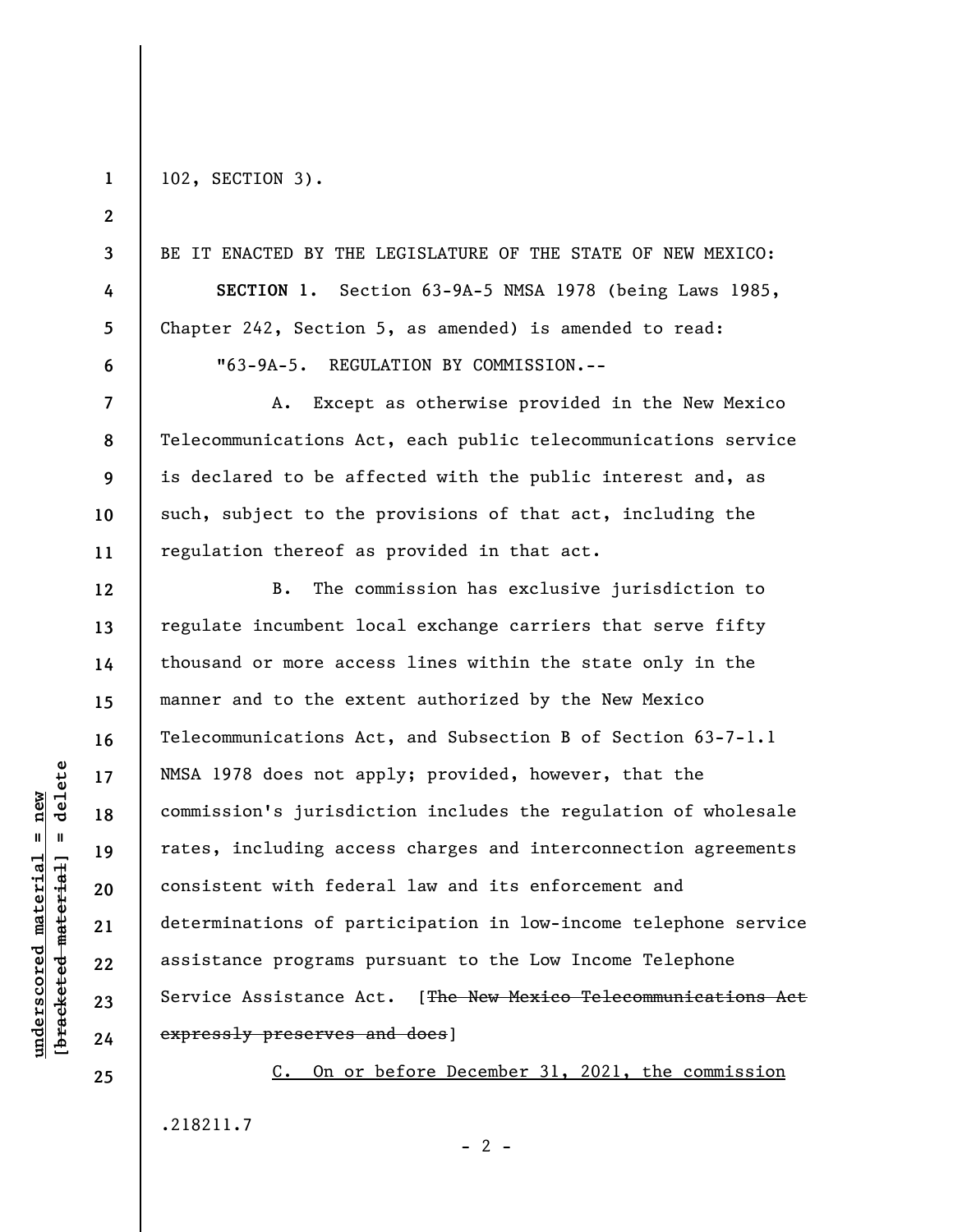**1 2 3 4**  shall adopt rules to accelerate a transition away from a regulated telecommunications industry and encourage a broadband-focused competitive market; provided that the adopted rules preserve and do not diminish or expand:

**5 6 7 8 9 10 11 12**  (1) the rights and obligations of any entity, including the commission, established pursuant to federal law, including 47 U.S.C. Sections 251 and 252, or established pursuant to any state law, rule, procedure, regulation or order related to interconnection, intercarrier compensation, intercarrier complaints, wholesale rights and obligations or any wholesale rate or schedule that is filed with and maintained by the commission;

(2) the rights and obligations of any competitive telecommunications service provider holding a certificate of public convenience and necessity, or the rights and obligations of any competitive local exchange carrier to obtain such a certificate;

(3) the authority of the commission to resolve consumer complaints regarding basic local exchange service; provided, however, that the commission's authority to resolve such complaints shall be limited to resolving issues of consumer protection and shall not include the authority to determine or fix rates, provider of last resort obligations or service quality standards except as expressly set forth in the New Mexico Telecommunications Act;

 $-3 -$ 

.218211.7

 $\frac{1}{2}$  intereted material = delete **[bracketed material] = delete**  $underscored material = new$ **underscored material = new**

**13** 

**14** 

**15** 

**16** 

**17** 

**18** 

**19** 

**20** 

**21** 

**22** 

**23** 

**24**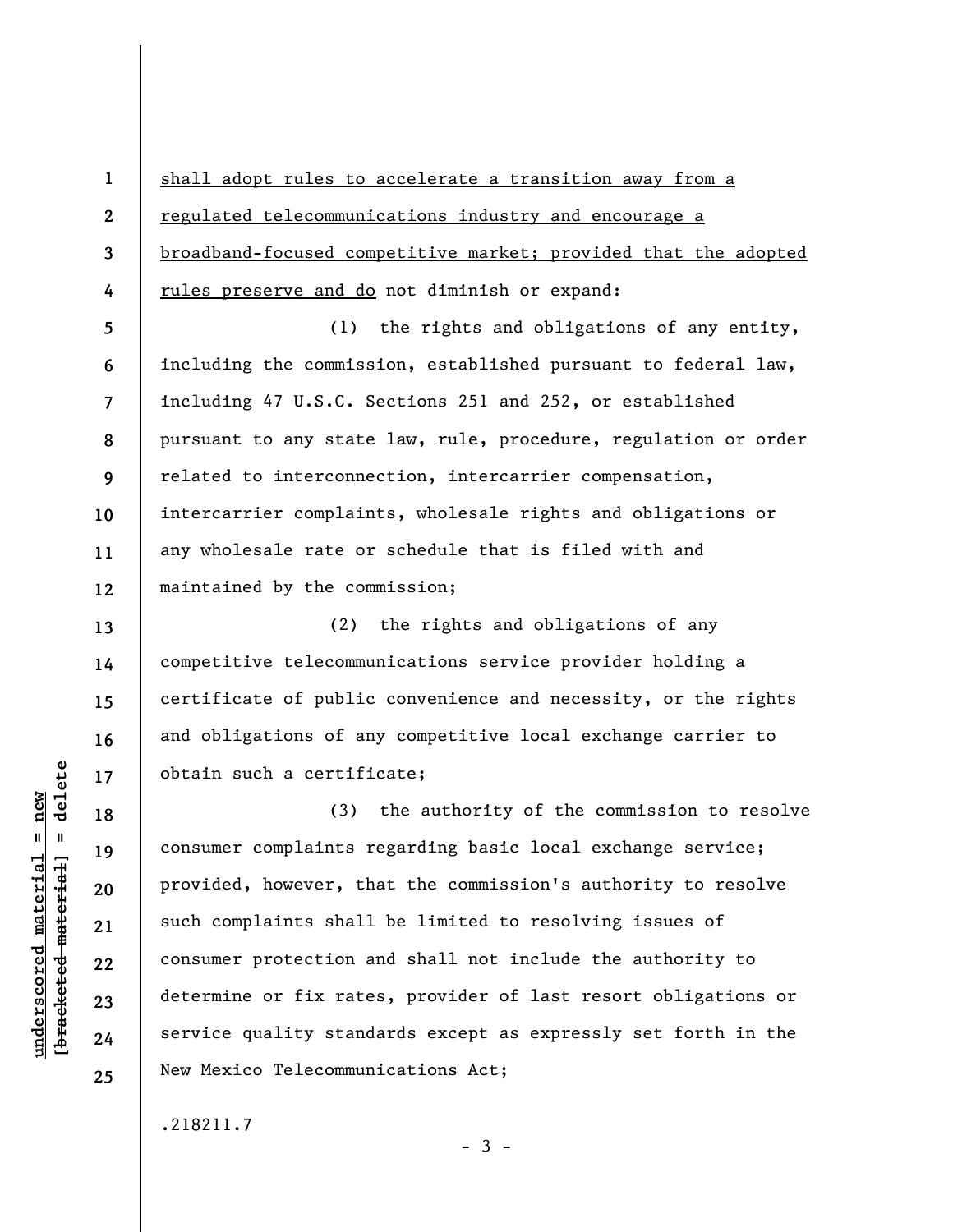| $\mathbf{1}$             | (4) the authority of the commission to                                  |
|--------------------------|-------------------------------------------------------------------------|
| $\mathbf{2}$             | establish reasonable and competitively neutral quality of               |
| 3                        | service standards for local exchange service; provided,                 |
| 4                        | however, that the enforcement of such standards shall be                |
| 5                        | limited to the commission's fining authority set forth in               |
| 6                        | Section 63-7-23 NMSA 1978 and the authority to seek an                  |
| $\overline{\phantom{a}}$ | injunction set forth in Section 63-9-19 NMSA 1978;                      |
| 8                        | (5) the rights and obligations of any entity,                           |
| 9                        | including the commission, regarding the fund;                           |
| 10                       | (6) the rights and obligations of any entity,                           |
| 11                       | including the commission, regarding access to emergency service         |
| 12                       | to the extent consistent with the Enhanced 911 Act; or                  |
| 13                       | (7) the rights and obligations of any entity,                           |
| 14                       | including the commission, regarding the administration of               |
| 15                       | slamming and cramming rules, telecommunications relay service           |
| 16                       | and numbering resources to the extent permitted by and                  |
| 17                       | consistent with federal law.                                            |
| 18                       | $[\theta_{\overline{x}}]$ D. For incumbent local exchange carriers that |
| 19                       | serve fifty thousand or more access lines within the state, the         |
| 20                       | commission shall adopt relaxed [regulations] rules that provide         |
| 21                       | for:                                                                    |
| 22                       | reduced regulation compared to the level<br>(1)                         |
| 23                       | of regulation that applied to that carrier as of January 1,             |
| 24                       | 2017;                                                                   |
| 25                       | reduced filing requirements for applicants<br>(2)                       |
|                          | .218211.7                                                               |
|                          | - 4 -                                                                   |

 $[**bracket** etc.**eted** meter $at$ ]. = delete$ **[bracketed material] = delete**  $underscored material = new$ **underscored material = new**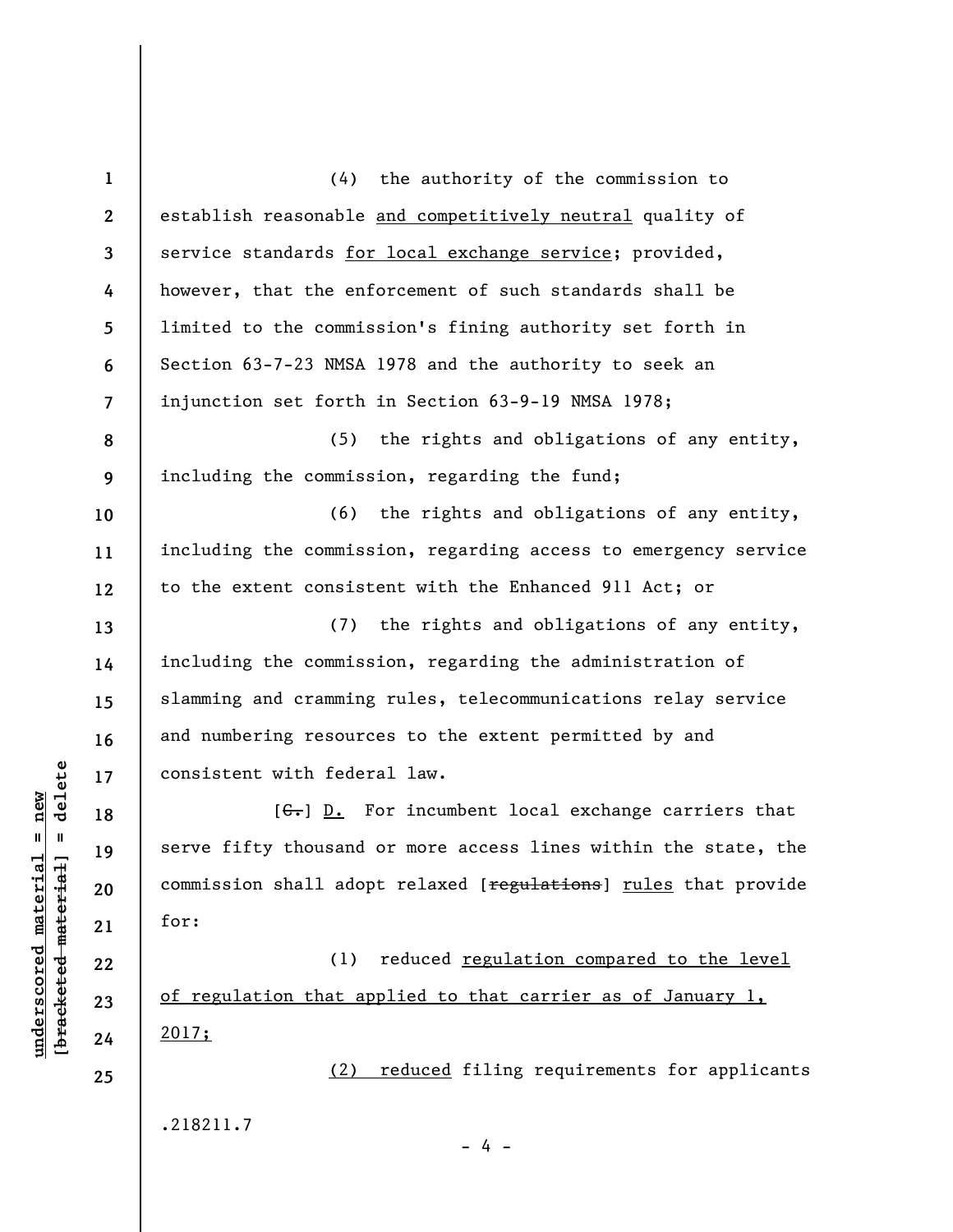**1 2**  in rate increase proceedings under the New Mexico Telecommunications Act; and

**3**   $[\frac{1}{2}]$  (3) expedited consideration in all proceedings initiated pursuant to the New Mexico Telecommunications Act in order to reduce the cost and burden for incumbent local exchange carriers and other applicants.

[D. The regulatory requirements and the commission's regulation of competitive]

**9 10 11 12 13 14 15 16 17**  E. Except for the regulation of rates pursuant to rules adopted in accordance with Section 63-9A-8.1 NMSA 1978 and rules adopted pursuant to the Rural Telecommunications Act of New Mexico, no local exchange [carriers, competitive access providers and interexchange carriers shall be no greater than, and no more extensive than, that of incumbent] carrier shall be placed under greater or more extensive regulatory requirements than any other local exchange [carriers that serve fifty thousand or more access lines] carrier.

 $[E-]$   $F.$  The provisions of the New Mexico Telecommunications Act do not apply to incumbent rural telecommunications carriers."

**SECTION 2.** Section 63-9A-8 NMSA 1978 (being Laws 1985, Chapter 242, Section 8, as amended) is amended to read:

"63-9A-8. REGULATION OF RATES AND CHARGES--EFFECTIVE COMPETITION.--

A. In accordance with the policy established in the .218211.7  $- 5 -$ 

 $\frac{1}{2}$  of  $\frac{1}{2}$  and  $\frac{1}{2}$  and  $\frac{1}{2}$  and  $\frac{1}{2}$  and  $\frac{1}{2}$  and  $\frac{1}{2}$  and  $\frac{1}{2}$  and  $\frac{1}{2}$  and  $\frac{1}{2}$  and  $\frac{1}{2}$  and  $\frac{1}{2}$  and  $\frac{1}{2}$  and  $\frac{1}{2}$  and  $\frac{1}{2}$  and  $\frac{1}{2}$  an **[bracketed material] = delete**  $underscored material = new$ **underscored material = new**

**24 25** 

**18** 

**19** 

**20** 

**21** 

**22** 

**23** 

**4** 

**5** 

**6** 

**7**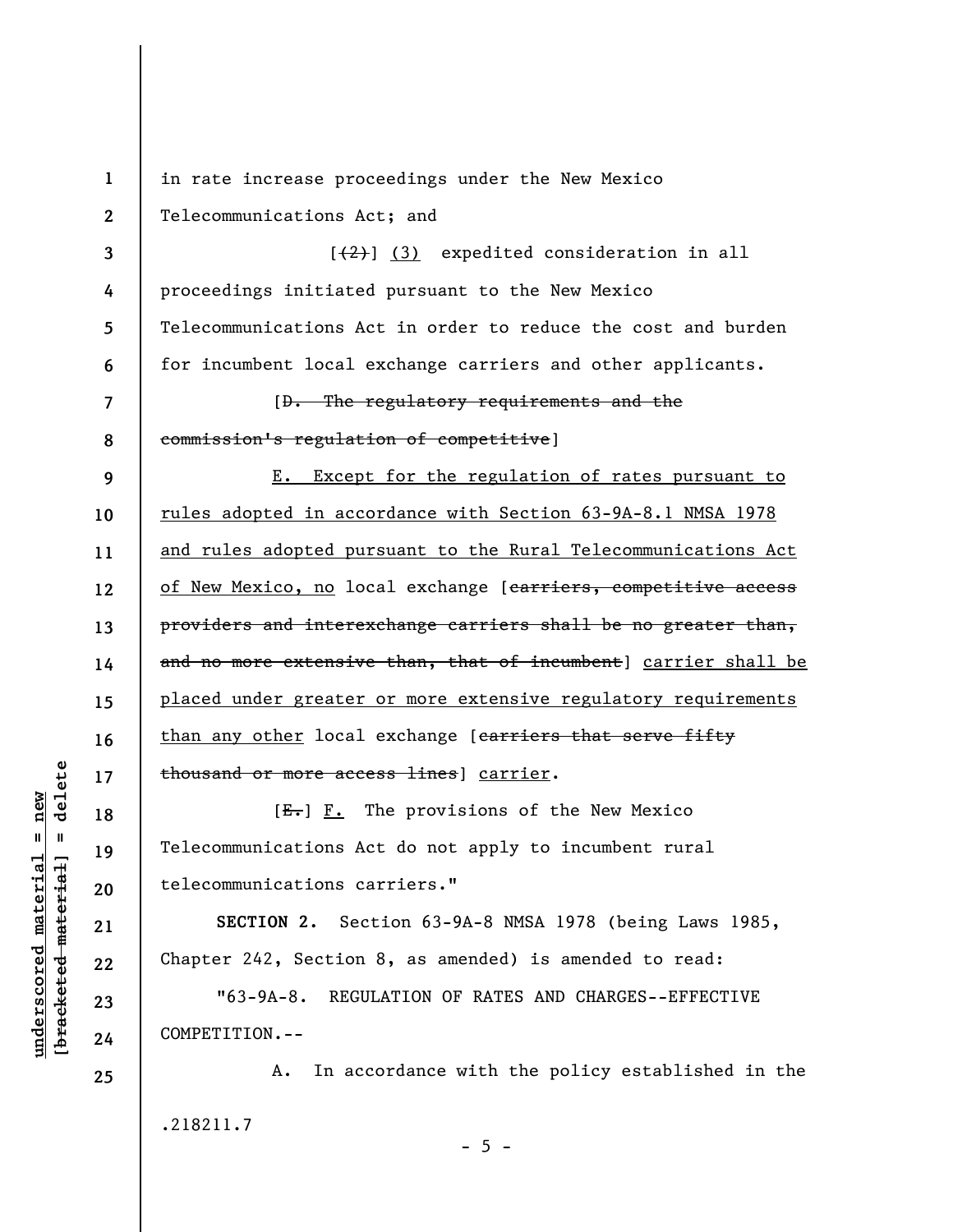**1 2 3 4 5 6 7 8 9 10 11 12 13 14 15 16 17 18 19 20 21 22 23 24 25**  New Mexico Telecommunications Act, the commission shall, by its own motion or upon petition by any interested party, hold hearings to determine if any public telecommunications service is subject to effective competition in the relevant market area. When the commission has made a determination that a service or part of a service is subject to effective competition, the commission shall, consistent with the purposes of the New Mexico Telecommunications Act [modify], reduce or eliminate rules, regulations and other requirements applicable to the provision of each such service, including the fixing and determining of specific rates, tariffs or fares for the service. The commission's action may include the detariffing of service or the establishment of minimum rates that will cover the costs for the service. Such modification shall be consistent with the maintenance of the availability of access to local exchange service at affordable rates and comparable message telecommunications service rates, as established by the commission, for comparable markets or market areas, except that volume discounts or other discounts based on reasonable business purposes shall be permitted. [Upon petition or request of an affected telecommunications company] The commission [upon a finding that the requirements of Subsection B of this section are met] shall also modify the same or similar retail regulatory requirements for  $[t$ hose] all providers of comparable public telecommunications services in

.218211.7

delete **[bracketed material] = delete**  $underscored material = new$ **underscored material = new**  $\mathbf{I}$ bracketed material

 $- 6 -$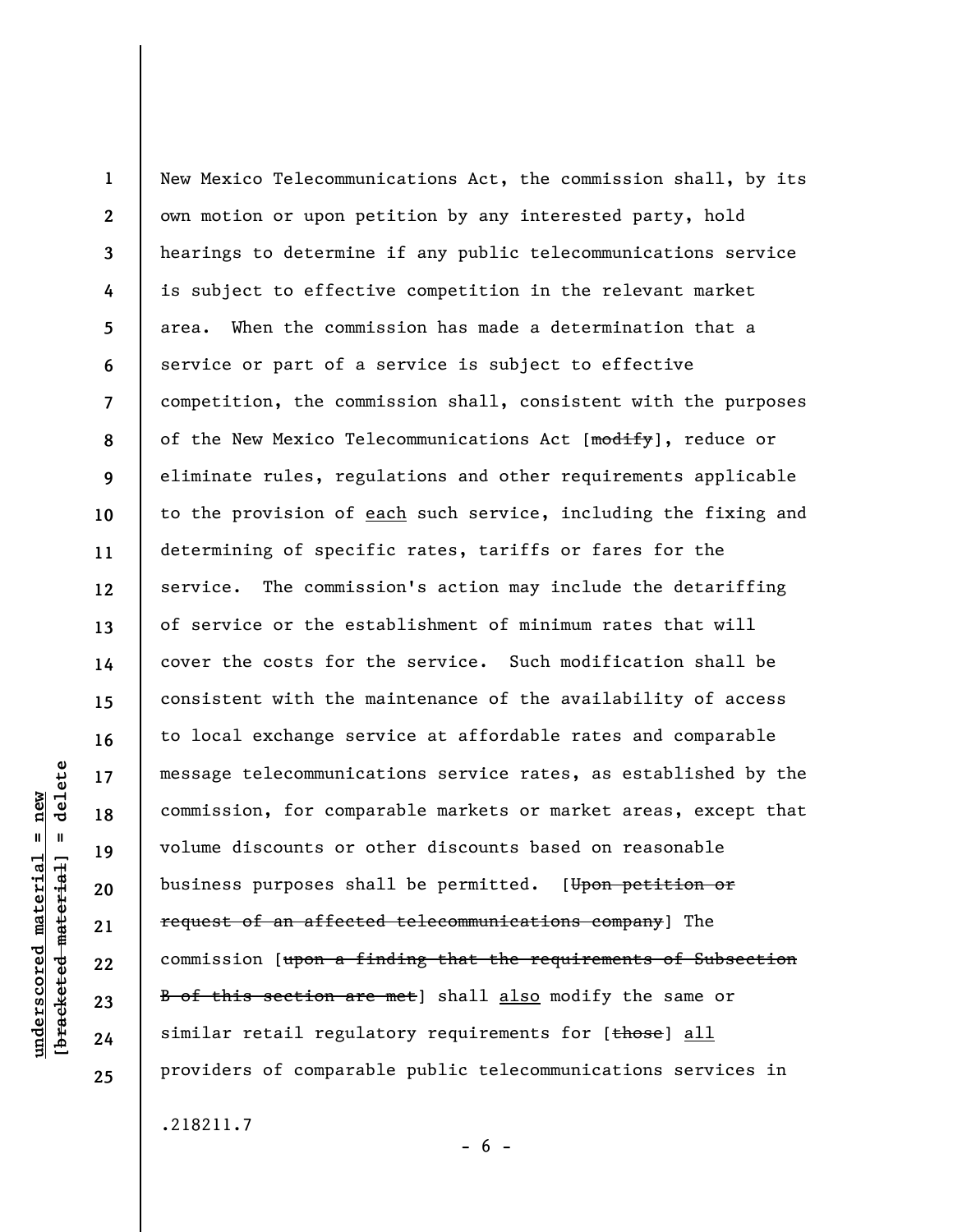**1 2 3 4 5 6**  the same relevant markets so that there shall be parity of retail regulatory standards and requirements for all such providers; provided, however, that this subsection shall not be construed to permit the adoption of any new regulatory requirements or standards for providers of comparable telecommunications services.

**7 8 9 10 11 12 13**  B. In determining whether a service is subject to effective competition, the commission shall consider the following on a wire center serving area basis for each wire center serving area and service for which such a determination [of effective competition] is requested [and separate determinations shall be made for residential and business services in each wire center serving area]:

(1) the extent to which services are reasonably available from alternate providers;

(2) the ability of alternate providers to make functionally equivalent or substitute services readily available at competitive rates, terms and conditions;

(3) existing economic, technological, regulatory or other barriers to market entry and exit;

(4) the number of other providers offering the same or reasonably comparable services;

(5) the presence of at least two facilitiesbased competitors, including without limitation facilitiesbased providers of wireless or voice over internet protocol

- 7 -

.218211.7

 $\frac{1}{2}$  intereted material = delete **[bracketed material] = delete**  $underscored material = new$ **underscored material = new**

**14** 

**15** 

**16** 

**17** 

**18** 

**19** 

**20** 

**21** 

**22** 

**23** 

**24**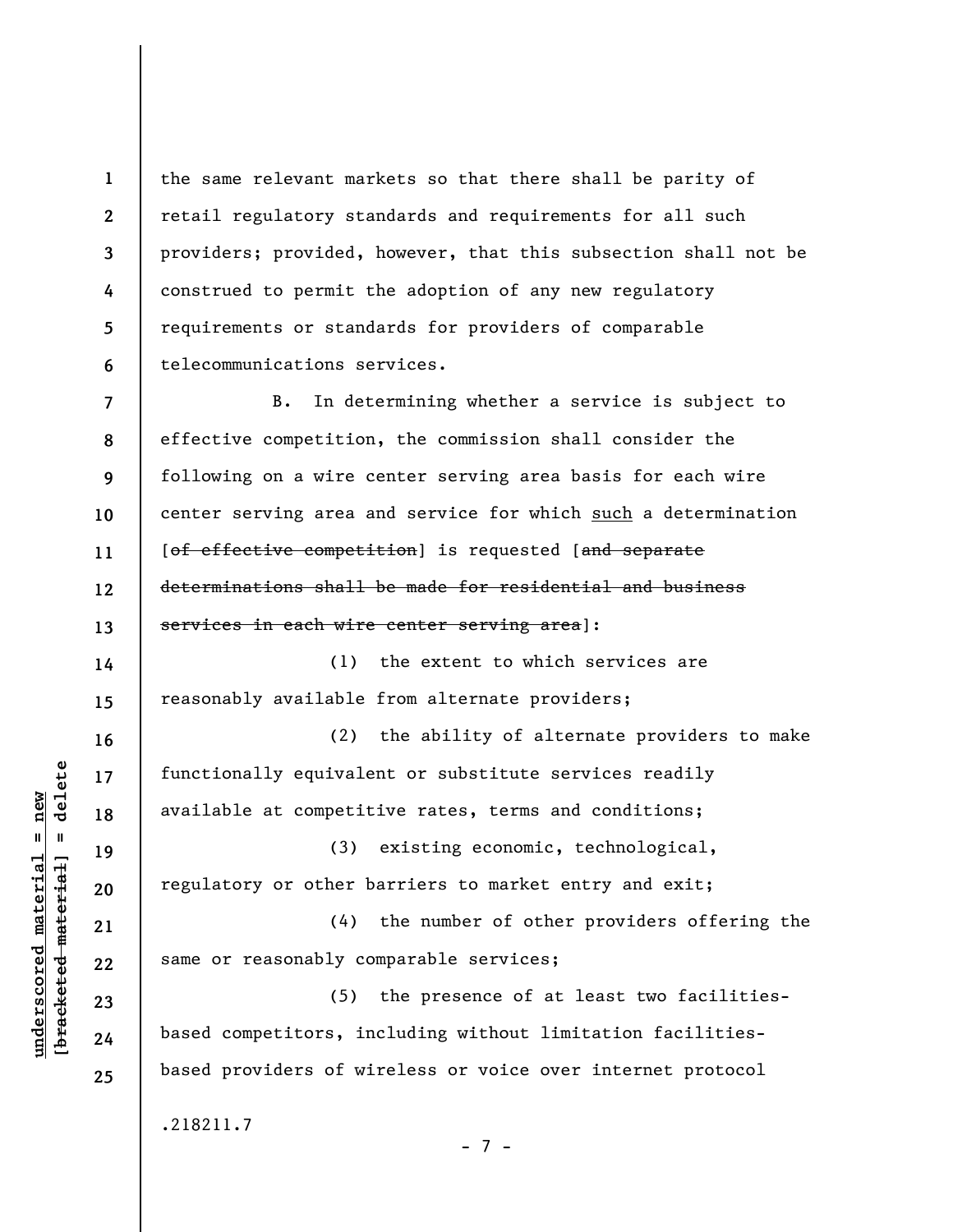**1 2 3 4 5 6 7 8 9 10 11 12 13 14 15 16 17 18 19 20 21 22 23 24 25**  services, operating in all or part of the wire center serving area for which a determination of effective competition is requested that are unaffiliated with the petitioning carrier and provide the same or reasonably comparable service of the type for which the finding of effective competition is sought; (6) the ability of the petitioning provider to affect prices or deter competition; and (7) such other factors as the commission deems appropriate. C. [<del>If, in the</del>] In a proceeding pursuant to Subsection B of this section for a wire center serving area for which a determination of effective competition is requested and where the incumbent local exchange carrier provides basic local exchange service either separately or bundled to less than onehalf of the [customer locations where such service is available at the time the petition is filed] housing units and business firms as determined by the latest federal decennial census, using a centroid method where a given census block is allocated to the wire center serving area in which the geographic center of the census block is located, the public interest requires that effective competition be presumed for all regulated telecommunications services provided by the incumbent provider in that wire center serving area; provided, however, that findings and presumptions applied pursuant to this section shall be made [separately] in the aggregate for residential and

- 8 -

.218211.7

 $\frac{1}{2}$  intereted material = delete **[bracketed material] = delete**  $underscored material = new$ **underscored material = new**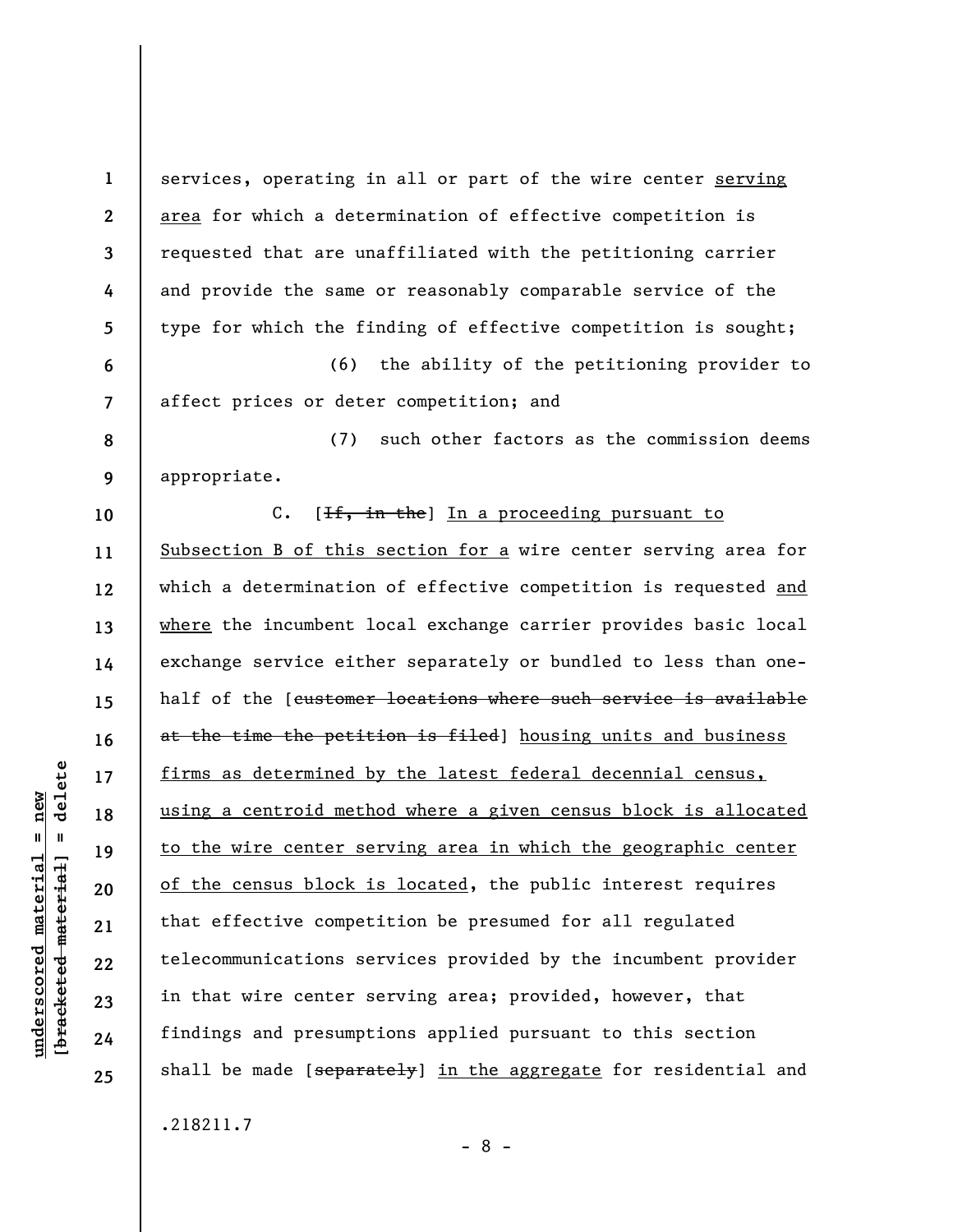**1** 

business services and customer locations combined.

**2 3 4 5 6 7 8 9 10 11 12 13 14 15 16 17 18 19**  D. No provider of public telecommunications service may use current revenues earned or expenses incurred in conjunction with any noncompetitive service to subsidize competitive public telecommunications services. In order to avoid cross-subsidization of competitive services by noncompetitive telecommunications services, prices or rates charged for a competitive telecommunications service shall cover the cost for the provision of the service consistent with the provisions of Subsection G of Section 63-9A-8.1 NMSA 1978. In any proceeding held pursuant to this section, the party claiming that the price for a competitive telecommunications service does not cover the cost shall bear the burden of proving that the prices charged for competitive telecommunications services do not cover cost; provided, however, that the commission may require the telecommunications company against whom the complaint is filed to submit a cost study for the service that is the subject of the complaint as part of its examination and determination of the complaint.

E. The commission may, upon its own motion or on the petition of an interested party and after notice to all interested parties and customers and a hearing, reclassify any service previously determined to be a competitive telecommunications service if after a hearing the commission finds that a service is not subject to effective competition.

- 9 -

.218211.7

delete **[bracketed material] = delete**  $underscored material = new$ **underscored material = new**  $\mathbf{I}$ bracketed material

**20** 

**21** 

**22** 

**23** 

**24**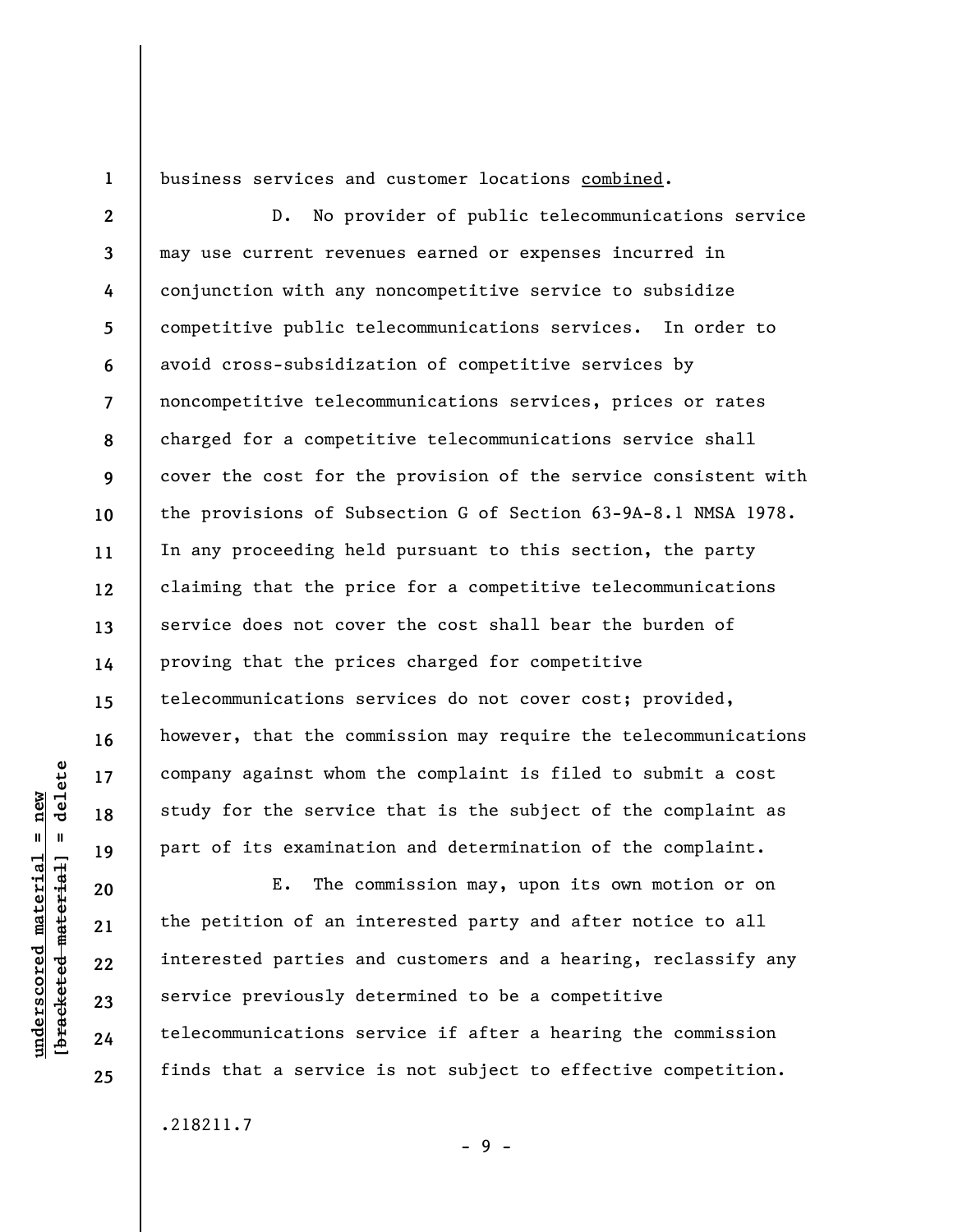**1 2 3 4 5 6 7**  F. If a wire center [service] serving area is deregulated pursuant to a determination of effective competition, for those wire center [service] serving areas where that service is deregulated, the petitioning telecommunications company shall no longer be eligible to claim an exemption from the application of the Unfair Practices Act or the Antitrust Act."

**SECTION 3.** Section 63-9A-9 NMSA 1978 (being Laws 1985, Chapter 242, Section 9, as amended) is amended to read:

"63-9A-9. REGULATION OF INDIVIDUAL CONTRACTS TO FACILITATE COMPETITION.--

A. In accordance with the provisions of this section, the commission shall regulate the rates, charges and service conditions for individual contracts for public telecommunications services in a manner that facilitates effective competition and shall authorize the provision of all or any portion of a public telecommunications service under stated or negotiated terms to any person or entity that has acquired or is preparing to acquire, through construction, lease or any other form of acquisition, similar public telecommunications services from an alternate source.

B. [At any time, the]  $\Delta$  provider of public telecommunications services [may file a verified application with the commission for authorization] shall retain a copy of any contract or agreement permitted pursuant to this section to

.218211.7

**23 24 25** 

**8** 

**9** 

**10** 

**11** 

**12** 

**13** 

**14** 

**15** 

**16** 

**17** 

**18** 

**19** 

**20** 

**21** 

**22** 

**underscored material = new [bracketed material] = delete**

 $underscored material = new$ 

delete

 $\mathbf{I}$ 

bracketed material

 $- 10 -$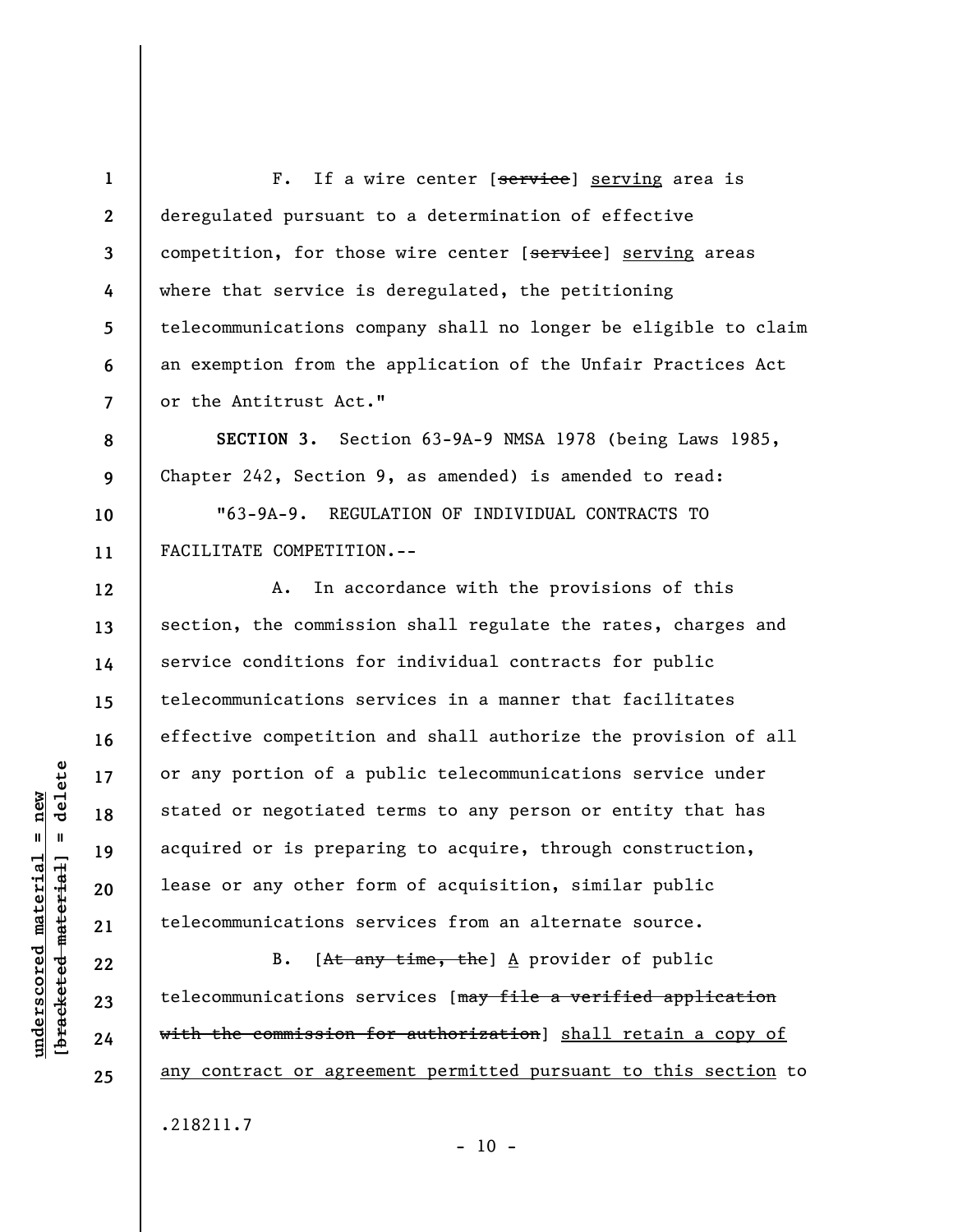**1 2 3 4 5 6 7 8 9 10 11**  provide a public telecommunications service on an individual contract basis [The application shall describe the telecommunications services to be offered, the party to be served and the parties offering the service, together with such other information and in such form as the commission may prescribe. Such additional information shall be reasonably related to the determination of the existence of a competitive offer. A determination of effective competition pursuant to Section 63-9A-8 NMSA 1978 shall not be necessary to file an application or to have an application granted by the commission pursuant to this section.

C. The commission shall approve or deny any such application within ten days or such other period as shall be established by the commission, not to exceed sixty days, giving consideration to the requirements of any contract negotiations. If the commission has not acted on any application within the time period established, the application shall be deemed granted] for a minimum of two years after the contract or agreement is expired or terminated.

C. The commission shall deny [the application] an individual contract only upon a finding that [the application fails to set forth prescribed information or that] the subject or comparable services are not being offered to the customer by other parties [other than the applicant] or that the contract fails to cover the costs of the service, as provided in

.218211.7

delete **[bracketed material] = delete**  $underscored material = new$ **underscored material = new**  $\mathbf{I}$ bracketed material] **12** 

**13** 

**14** 

**15** 

**16** 

**17** 

**18** 

**19** 

**20** 

**21** 

**22** 

**23** 

**24** 

**25** 

- 11 -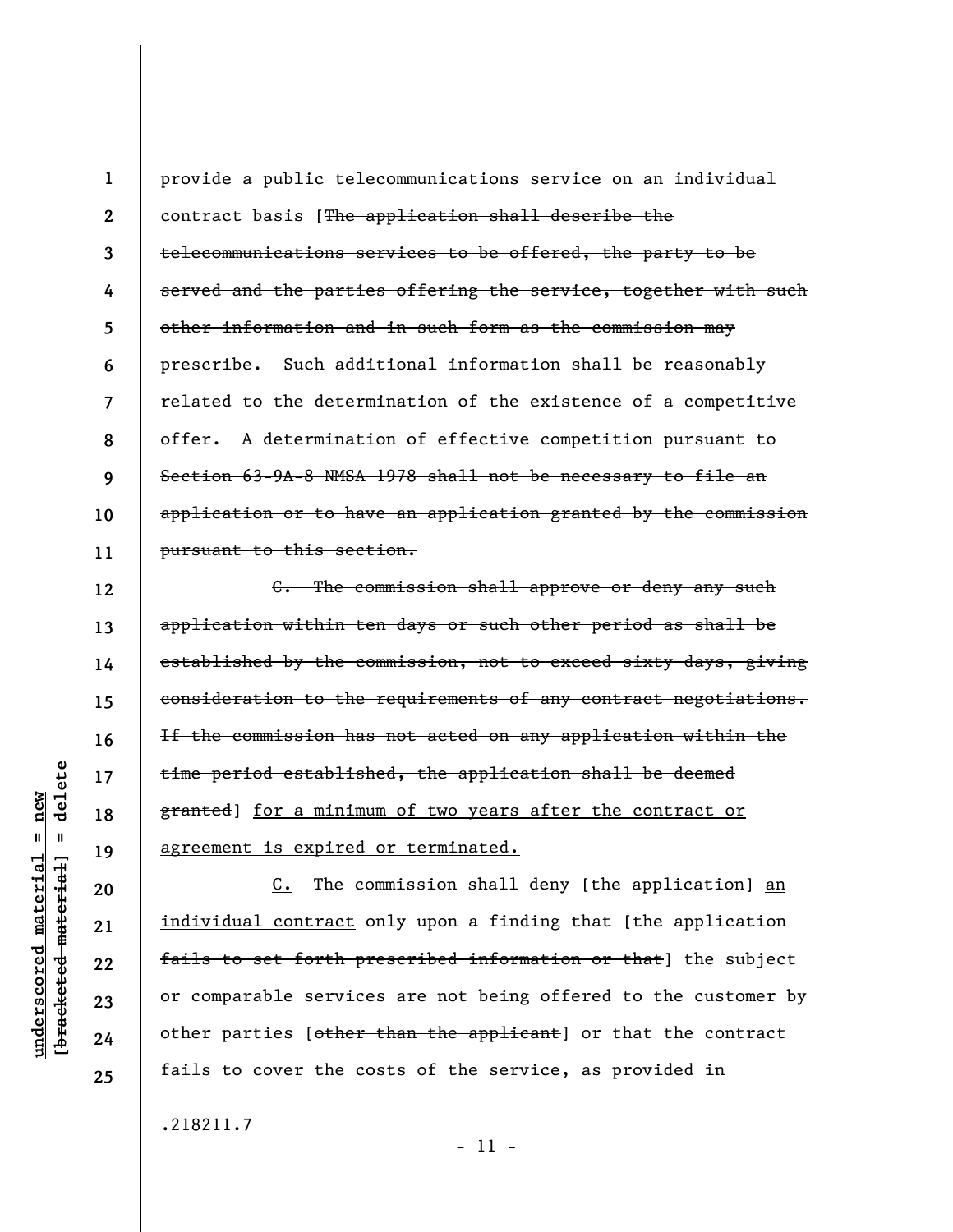Subsection G of Section 63-9A-8.1 NMSA 1978.

**2 3 4 5 6 7**  D. No provider of telecommunications services shall use individual contracts permitted pursuant to this section to offer services on materially different terms and conditions than the provider would make available to other similarly situated customers, unless otherwise permitted by law or the commission.

**8 9 10 11 12 13 14 15 16 17 18**   $[D.$  The  $E.$  Upon a request by the commission, a telecommunications company shall file with the commission the final contract or other evidence of the service to be provided, together with the charges and other conditions of service [upon request by the commission]. If such contract or evidence is requested, it shall be maintained by the commission on a confidential basis subject to an appropriate protective order. Any interested party may receive copies of filings made pursuant to this section upon request to the commission and execution of an appropriate confidentiality agreement, if applicable."

**SECTION 4.** Section 63-9A-21 NMSA 1978 (being Laws 2017, Chapter 71, Section 7) is amended to read:

"63-9A-21. COMMISSION REVIEW OF IMPACTS.--

A. The commission shall review the impact of provisions of the New Mexico Telecommunications Act on residential and business consumers in urban and rural areas of the state every three years, the first review to be completed

 $- 12 -$ 

.218211.7

 $b$ racketed material] = delete **[bracketed material] = delete**  $underscored material = new$ **underscored material = new**

**19** 

**20** 

**21** 

**22** 

**23** 

**24** 

**25**